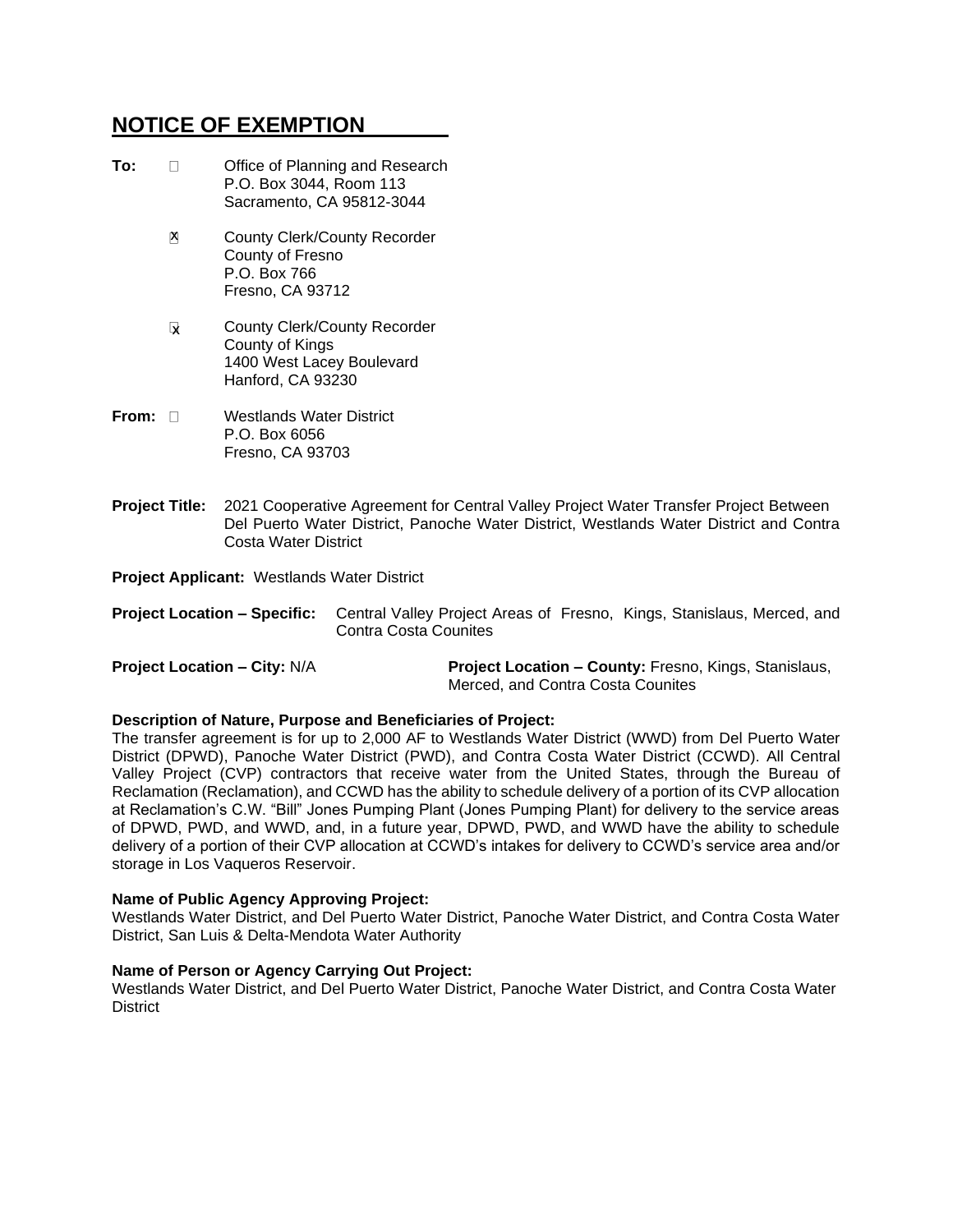**Exempt Status:** (*check one)*

- Ministerial (Sec. 21080(b)(1); 15268);  $\Box$
- **X** Declared Emergency (Sec. 21080(b)(3); CEQA Guidelines Sec. 15269(a));
- **X** Emergency Project (Sec. 21080(b)(4); CEQA Guidelines Sec. 15269(b)(c));
- $\Box$ Categorical Exemption. (CEQA Guidelines Sec. 15301);
- **X** Statutory Exemptions. (Public Resource Sec. 21080(b)(4); CEQA Guidelines Sec. 15269(c));

#### **Reasons why project is exempt:**

Westlands Water District has determined that this project is exempt from CEQA pursuant to Public Resources Code Section 21080 (b)(3) and CEQA Guidelines Section 15269(a) for the following reasons:

On May 10, 2021, Governor Newsom declared a Proclamation of a State of Emergency (Proclamation) to address the severe drought condition, in particular the Central Valley. Government Code section 8571 authorizes the Governor to suspend certain regulatory requirements, including CEQA, under emergency conditions. The Proclamation orders the State "to expeditiously consider requests to move water to areas of need, including requests involving voluntary water transfers, forbearance agreements, water exchanges, or other means," and suspends CEQA for purposes of carrying out or approving this and other directives. The transfer will carry out this directive and will prevent or mitigate the impacts of the drought emergency.

The transfer is statutorily exempt from CEQA pursuant to Public Resources Code section 21080(b)(4) and CEQA Guidelines section 15269(c) because it involves specific actions necessary to prevent or mitigate the drought emergency. The transfer also is categorically exempt from CEQA pursuant to CEQA Guidelines section 15301 because it involves operation of existing facilities with no or negligible expansion of use.

**Lead Agency**

**Contact Person:** Russ Freeman Area Code/Telephone/Extension: (559) 241-6241

### **If filed by applicant:**

- 1. Attach certified document of exemption finding.
- 2. Has a Notice of Exemption been filed by the public agency approving the project? **X** YES NO

Signature: Rives Freeman Date: 06/17/2021 Title: <u>Deputy General Manager Resources</u>

**X** Signed by Lead Agency **X** Signed by Applicant

Authority cited: Sections 21083, Public Resources Code. Date Received for filing at OPR: Reference: Sections 21108(b), 21152(b), Public Resources Code.